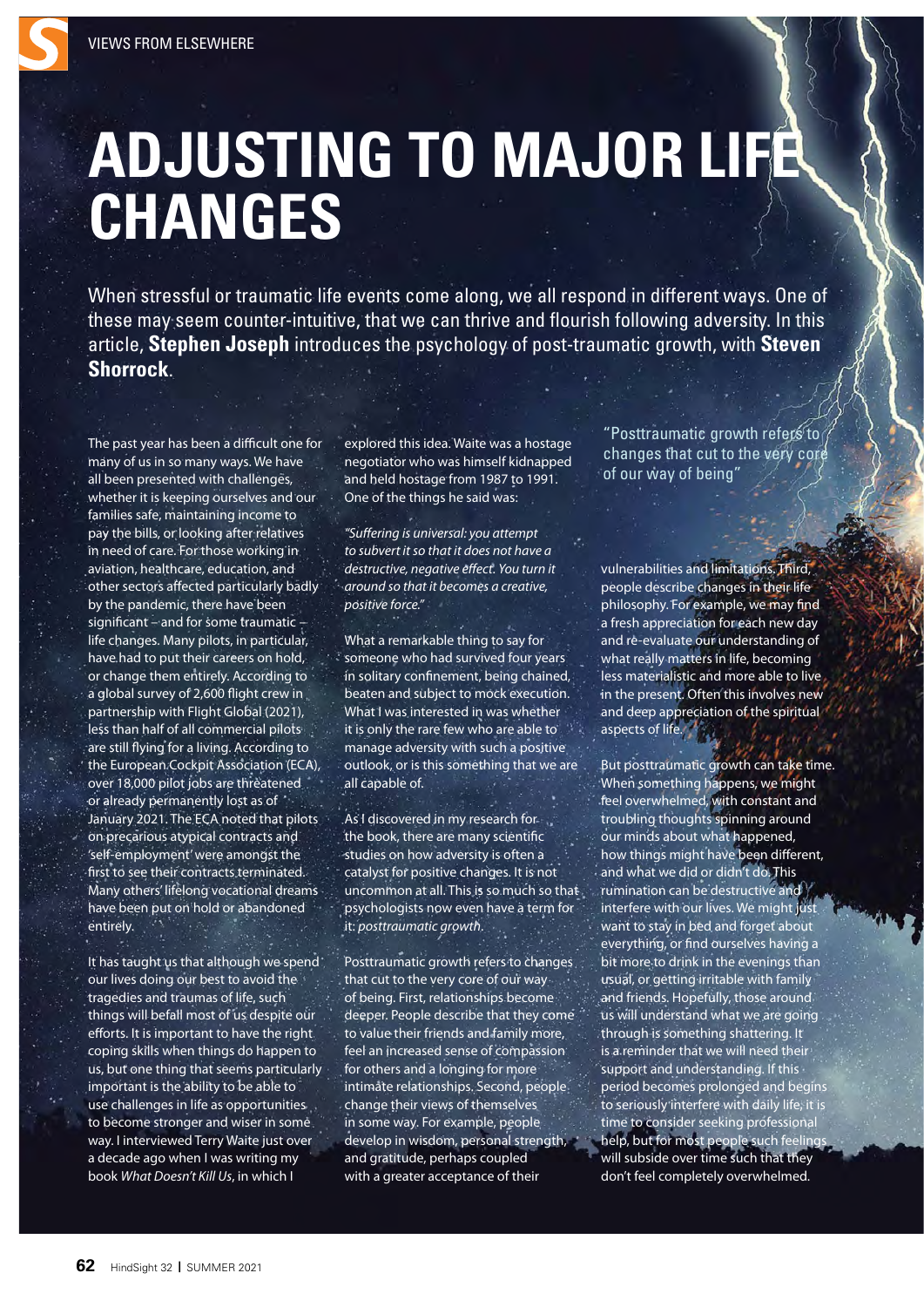"But it is in the midst of our suffering that there often comes a point at which we realise that ultimately it is up to us how we confront the challenges ahead"

All this can feel chaotic to a person and they can feel they are going out of control, but actually it is the mind's way of trying to make sense of what has happened. This can be illustrated through the metaphor of the shattered vase which I first introduced in *What Doesn't Kill Us*. Imagine that one day you accidentally knock a treasured vase off its perch. It smashes into tiny pieces. It is a total loss. What do you do? Do you try to put the vase back ogether as it was? Or do you pick up the beautiful coloured pieces and use them to make something new – such as a colourful mosaic? When adversity strikes, people often feel that at least some part of them – be it their views. of the world, their sense of themselves, their relationships – has been smashed. Those who try to put their lives back together exactly as they were remain fractured and vulnerable. But those who accept the breakage and build themselves anew become more resilient and open to new ways of living.

Not for a moment do I wish to downplay the suffering that often follows, the sadness and grief of loss and bereavement, and the anxieties of an uncertain future that comes with job loss. But it is in the midst of our suffering that there often comes a point at which we realise that ultimately it is up to us how we confront the challenges ahead. things happen to us, we can't just turn the clock back as if it hadn't happened, although often that is what we would like to be able to do. In order to adjust we have to accept the reality of what has happened and find a way to ve forward.

And the more we can view adversity as a new beginning, or a new opportunity, the better for us. The key is to notice it. We can ask ourselves questions such as:

- Are there ways in which my relationships with family and friends have been strengthened and deepened in intimacy?
- Are there ways in which I have found a different perspective on life with new opportunities?
- Are there things I did to survive what happened that showed me strengths within myself that I didn't know I had?
- Are there ways in which I have found a greater understanding of life and how to live it?
- Are there ways in which I find myself being more grateful for what I have and for those around me?

If you answered yes to any of these questions, we would suggest taking some time just to think about and reflect on these changes in your life. It might be helpful to write about them in a journal and to make this a regular exercise. As you notice growth taking root, you can nurture it. Regularly ask yourself these questions and find ways to enact the changes you notice, even in the smallest ways. What I've noticed most of all is that posttraumatic growth offers people the opportunity to become truer to themselves, to be able to push aside some of the constraints they have felt put on them by others, and to find new ways of living that seem more real and genuine to them. It can be particularly hard when we lose our job as so much of who we think we are is often tied up in our job description. People will often feel adrift and lost for a while but for some it comes to be a defining moment for them when they realise how much of themselves they have invested in an employer and realise that they have an opportunity to do things differently now. Studies examining people whose careers have

been derailed have shown that for some it was a defining moment for them to find a new direction in life, temporarily or in the longer term.

Martin Bromiley, an airline pilot in the UK, experienced a traumatic event in 2005 that changed his life, and that of many others. His wife was admitted to the hospital for a routine elective procedure. *"After just over 20 minutes,"* he wrote in *HindSight* 25, *"Elaine was braindead. It would be another 13 days before she really was dead."* In response to the failings in healthcare, Martin founded the Clinical Human Factors Group (CHFG), which has – by many accounts – been responsible for a transformational shift in understanding of human and organisational factors in healthcare, perhaps helping to save many lives.

After the emergence of the pandemic, many flight crews have offered support to hospital staff (see Carpenter, *HindSight* 31). Others have offered support to peer wellbeing via several national schemes. Still others have turned their attention to helping to end the pandemic in different ways. After two decades as a pilot for the travel firm Thomas Cook, Christopher Bailey was left unemployed when the company collapsed in September 2019. He got a job at a COVID-19 testing site in the UK and was promoted to manager after just one month. His attitude is testament to growth: *"I think my transferable skills have been recognised – attention to detail, managing big picture situations, and overseeing things from afar, as well as being comfortable with very strict rules and procedures while having to manage a team"* (Shah, 2021).

We realise that what we have said here is not for everyone, but it may be worth some thought. We hope in sharing with you about the psychology of posttraumatic growth that you may find something useful to take away.  $\mathbf S$